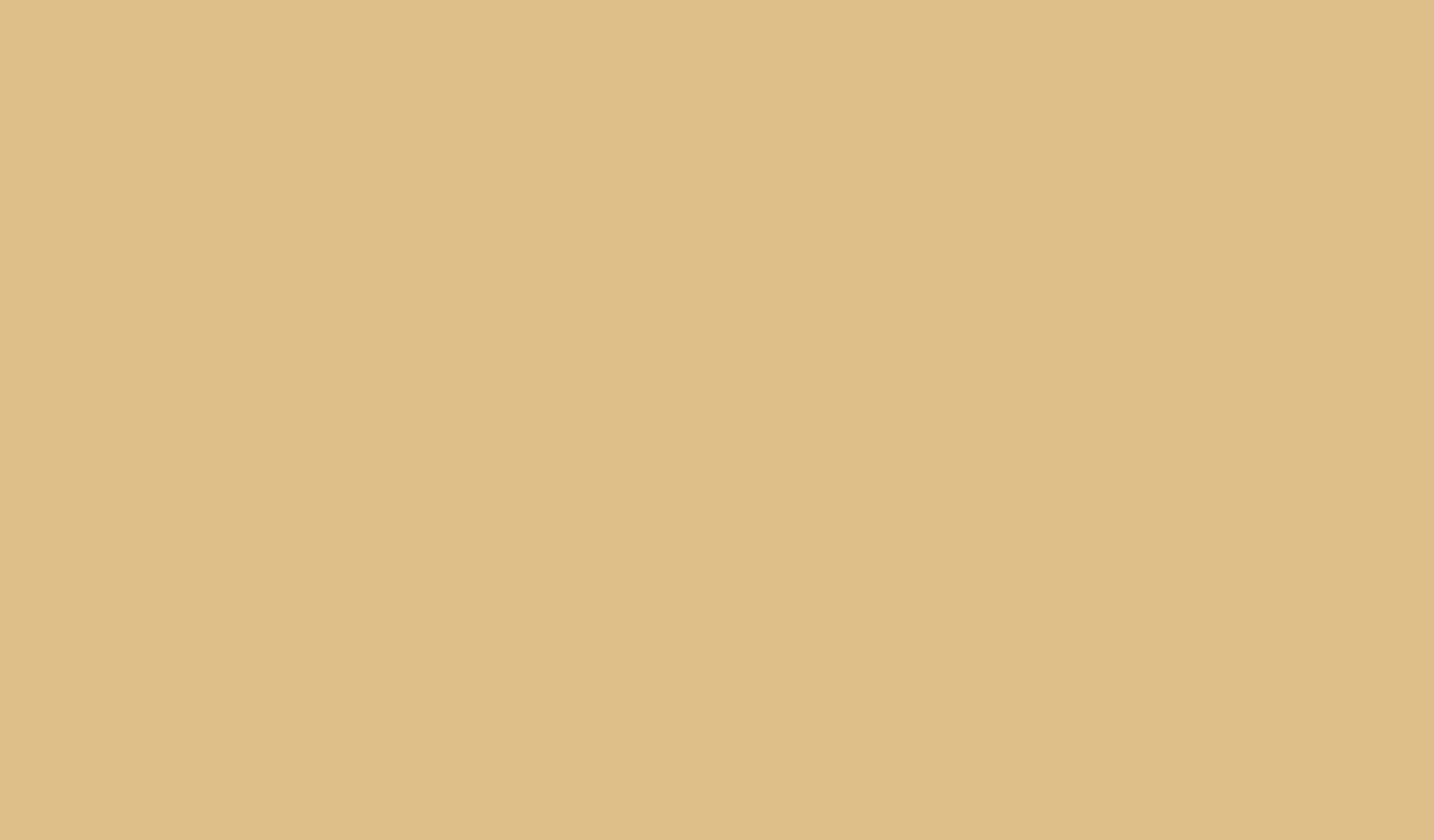When completing this booklet, please focus on the child that has been part of the reason for you to attend a parenting programme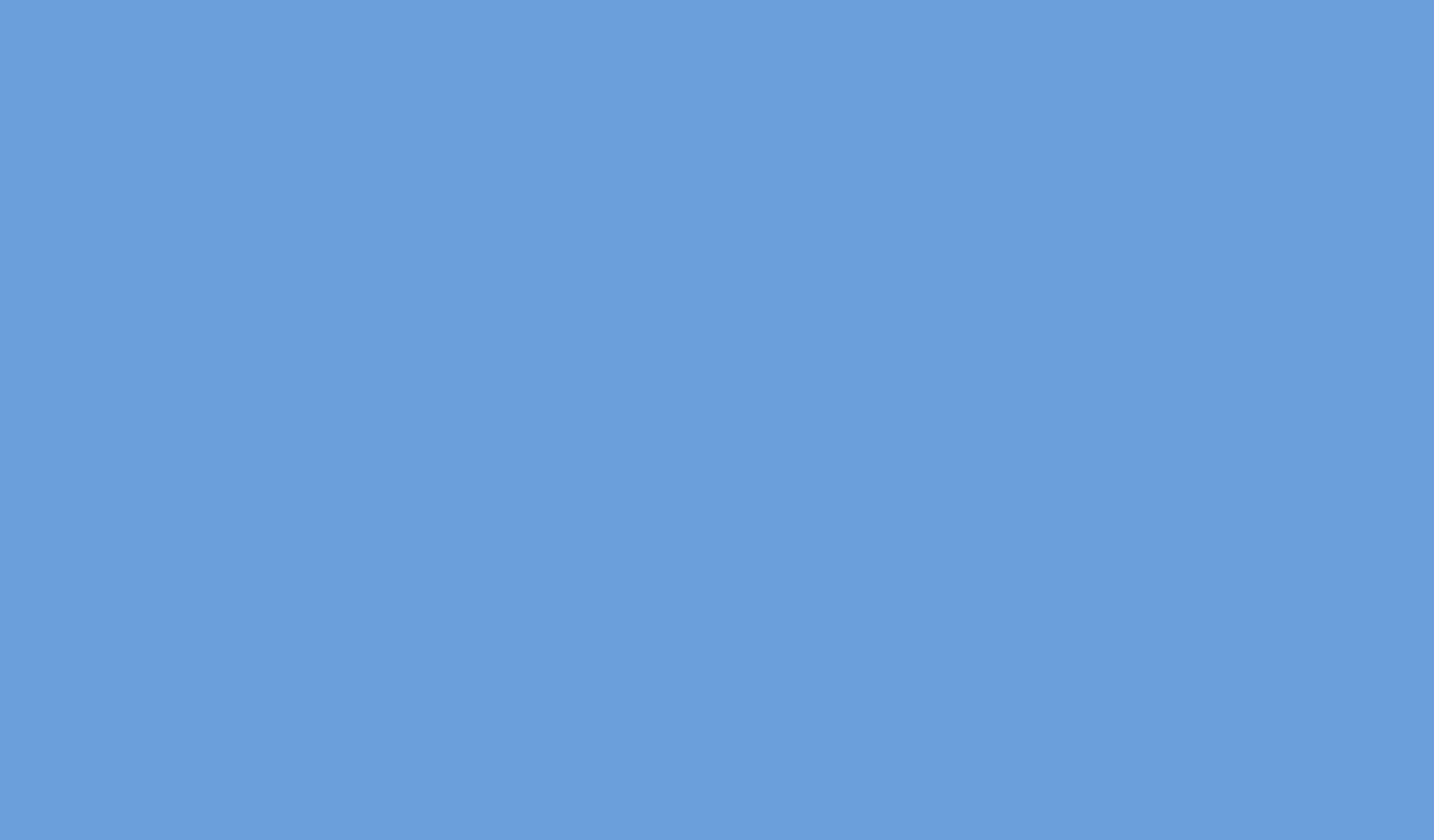Name:.................................................................................................... Date:...........................................

By completing this booklet, you will help us to evaluate our parenting programmes and enable us to make improvements.

There are no right or wrong answers. Your booklet will not be compared with other parents' and will remain confidential.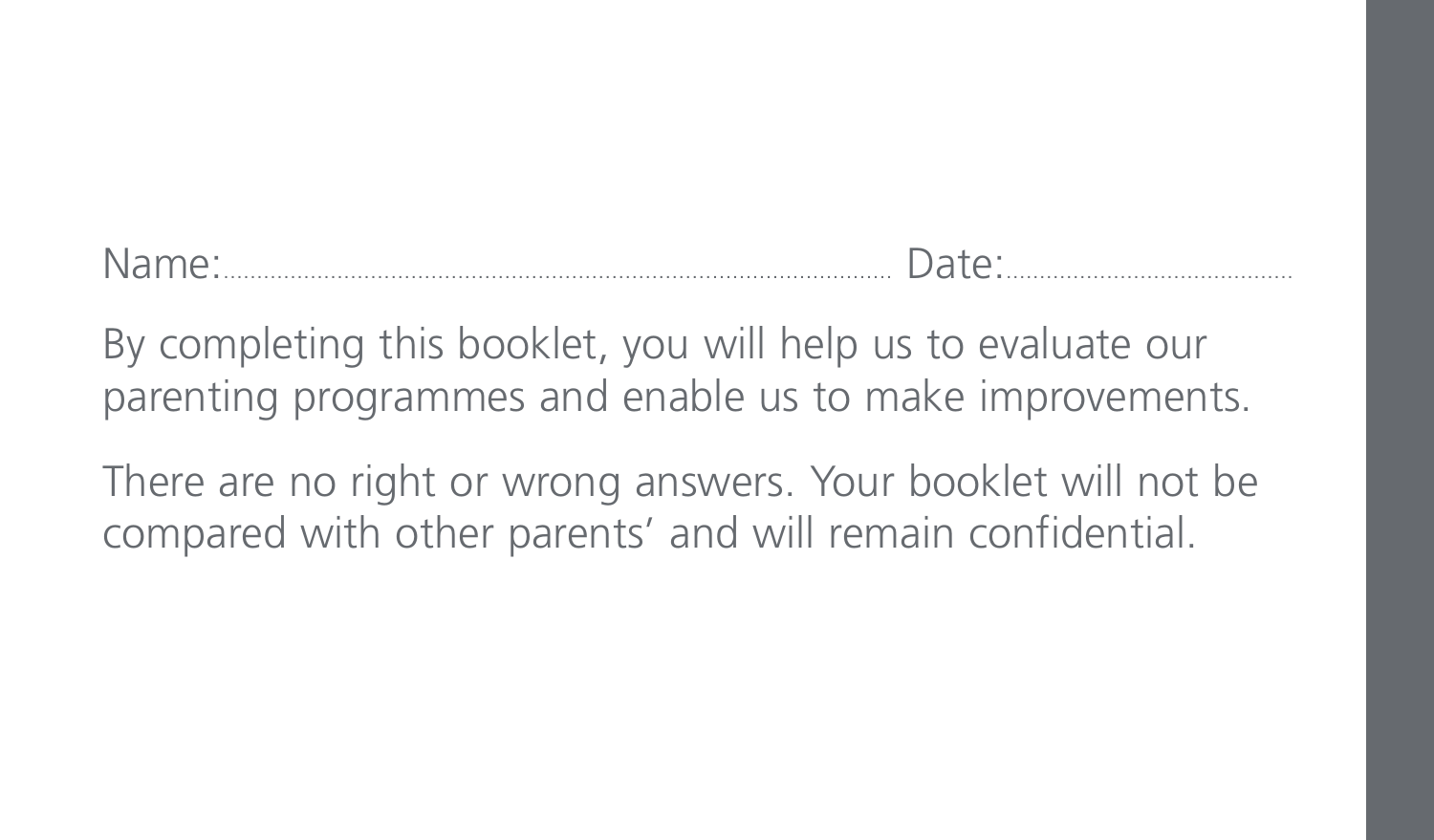#### **The following section is about emotion and affection.**

| 3<br>$\overline{2}$<br>0<br>1.<br>Completely disagree                                                            | 57<br>Moderately agree | 6 |  | 8 | 9<br>Completely agree | 10 |  |  |  |  |
|------------------------------------------------------------------------------------------------------------------|------------------------|---|--|---|-----------------------|----|--|--|--|--|
| I am able to show affection towards my child.                                                                    |                        |   |  |   |                       |    |  |  |  |  |
| ● I can recognise when my child is happy or sad.<br>● I am confident my child can come to me if they're unhappy. |                        |   |  |   |                       |    |  |  |  |  |
| • When my child is sad I understand why.                                                                         |                        |   |  |   |                       |    |  |  |  |  |
| I have a good relationship with my child.<br>If ind it hard to cuddle my child.                                  |                        |   |  |   |                       |    |  |  |  |  |
|                                                                                                                  |                        |   |  |   |                       |    |  |  |  |  |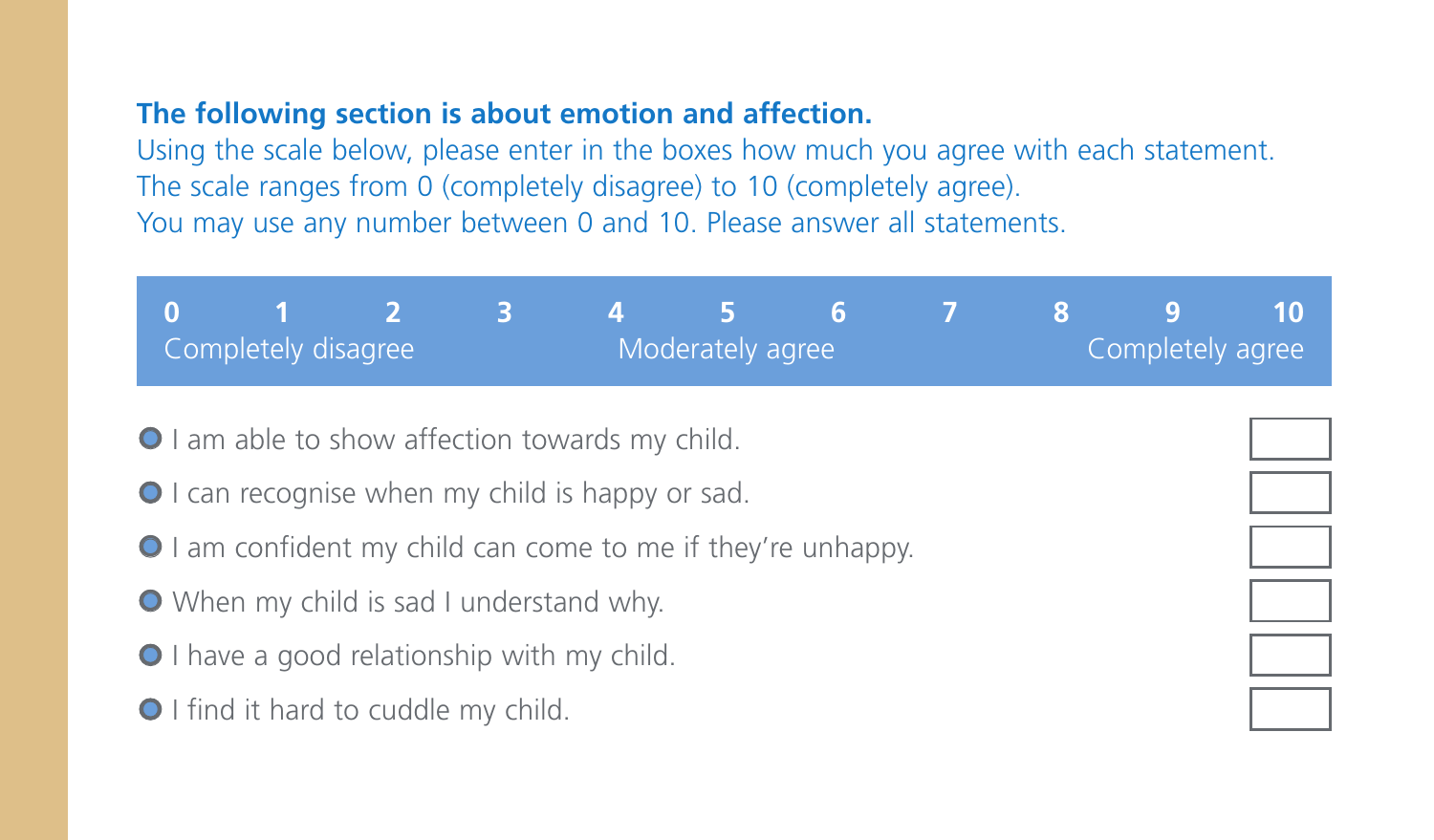### **The following section is about play and enjoyment.**

| $\bf{0}$                                                  | 1<br>Completely disagree                   | $\overline{\mathcal{L}}$ | 3 |  | 5.<br>Moderately agree | 6 |  | 8 | 9<br>Completely agree | 10 |  |
|-----------------------------------------------------------|--------------------------------------------|--------------------------|---|--|------------------------|---|--|---|-----------------------|----|--|
| I am able to have fun with my child.                      |                                            |                          |   |  |                        |   |  |   |                       |    |  |
| I am able to enjoy each stage of my child's development.  |                                            |                          |   |  |                        |   |  |   |                       |    |  |
|                                                           | I am able to have nice days with my child. |                          |   |  |                        |   |  |   |                       |    |  |
| $\bullet$ I can plan activities that my child will enjoy. |                                            |                          |   |  |                        |   |  |   |                       |    |  |
| • Playing with my child comes easily to me.               |                                            |                          |   |  |                        |   |  |   |                       |    |  |
| I am able to help my child reach their full potential.    |                                            |                          |   |  |                        |   |  |   |                       |    |  |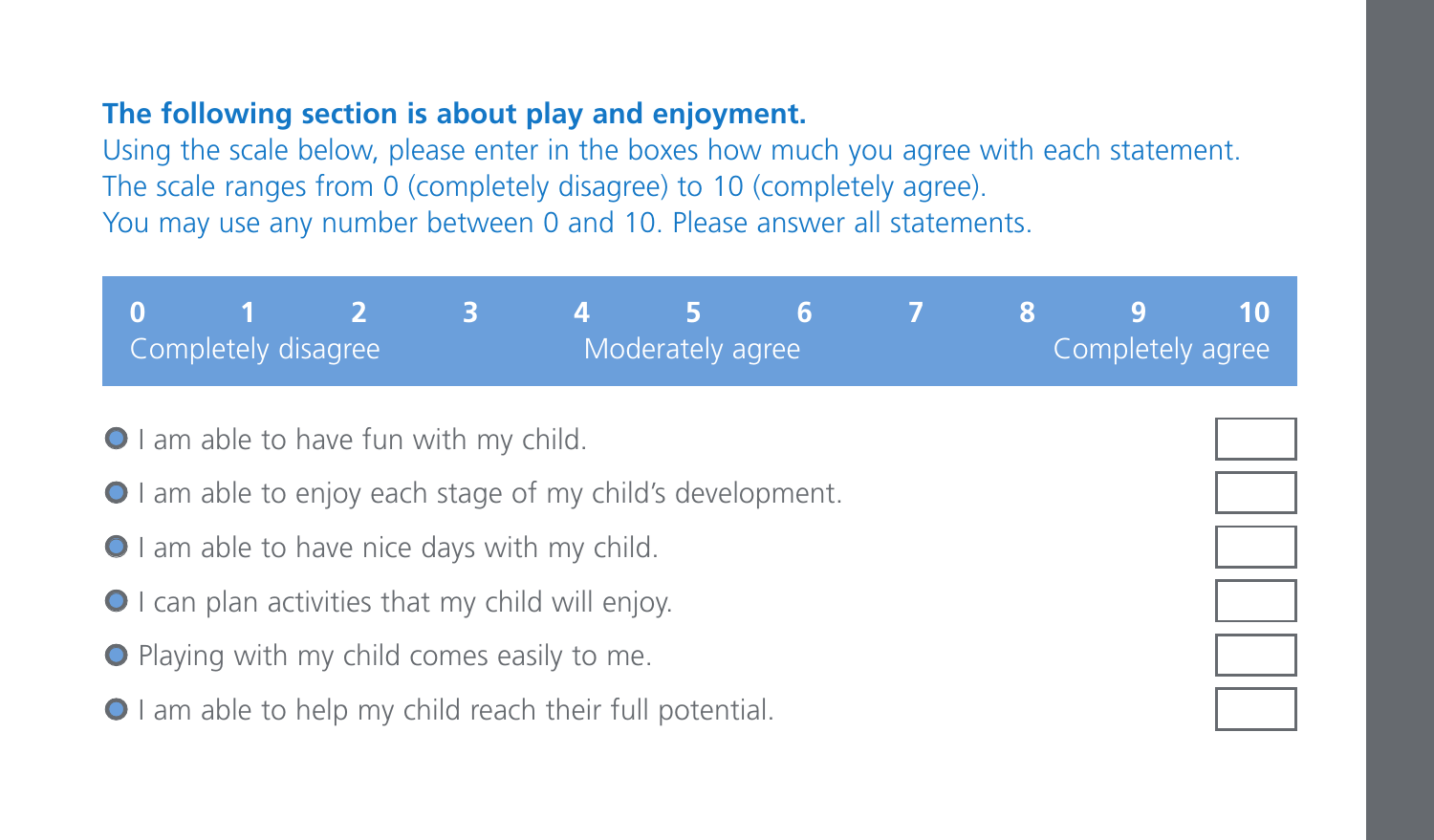#### **The following section is about empathy and understanding.**

|                                                                                  | $\overline{2}$<br>0<br>Completely disagree           | $\overline{\mathbf{3}}$ | 4 | 5<br>Moderately agree | 6 |  | 8 | 9<br>Completely agree | 10 |
|----------------------------------------------------------------------------------|------------------------------------------------------|-------------------------|---|-----------------------|---|--|---|-----------------------|----|
|                                                                                  | ● I am able to explain things patiently to my child. |                         |   |                       |   |  |   |                       |    |
| ● I can get my child to listen to me.<br>O I am able to comfort my child.        |                                                      |                         |   |                       |   |  |   |                       |    |
| O I am able to listen to my child.                                               |                                                      |                         |   |                       |   |  |   |                       |    |
| I am able to put myself in my child's shoes.<br>O I understand my child's needs. |                                                      |                         |   |                       |   |  |   |                       |    |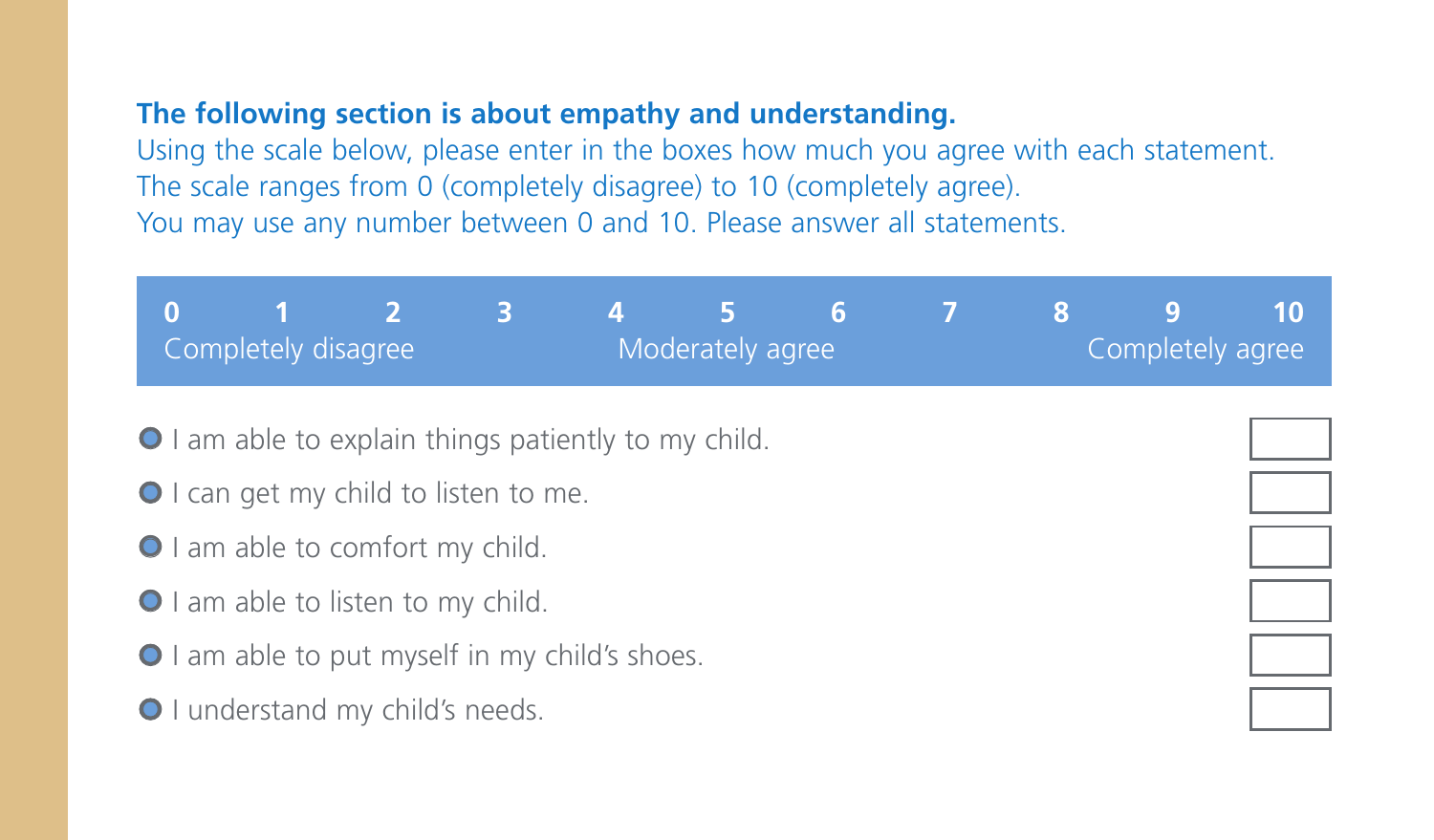#### **The following section is about control.**

| $\overline{2}$<br>$\bf{0}$<br>1<br>Completely disagree    | $\overline{3}$<br>5<br>Moderately agree | 6 | 7 | 8 | 10<br>9<br>Completely agree |  |  |  |  |  |  |
|-----------------------------------------------------------|-----------------------------------------|---|---|---|-----------------------------|--|--|--|--|--|--|
| ● As a parent I feel I am in control.                     |                                         |   |   |   |                             |  |  |  |  |  |  |
| • My child will respond to the boundaries I put in place. |                                         |   |   |   |                             |  |  |  |  |  |  |
| ● I can get my child to behave well without a battle.     |                                         |   |   |   |                             |  |  |  |  |  |  |
| ● I can remain calm when facing difficulties.             |                                         |   |   |   |                             |  |  |  |  |  |  |
| ● I can't stop my child behaving badly.                   |                                         |   |   |   |                             |  |  |  |  |  |  |
| I am able to stay calm when my child is behaving badly.   |                                         |   |   |   |                             |  |  |  |  |  |  |
|                                                           |                                         |   |   |   |                             |  |  |  |  |  |  |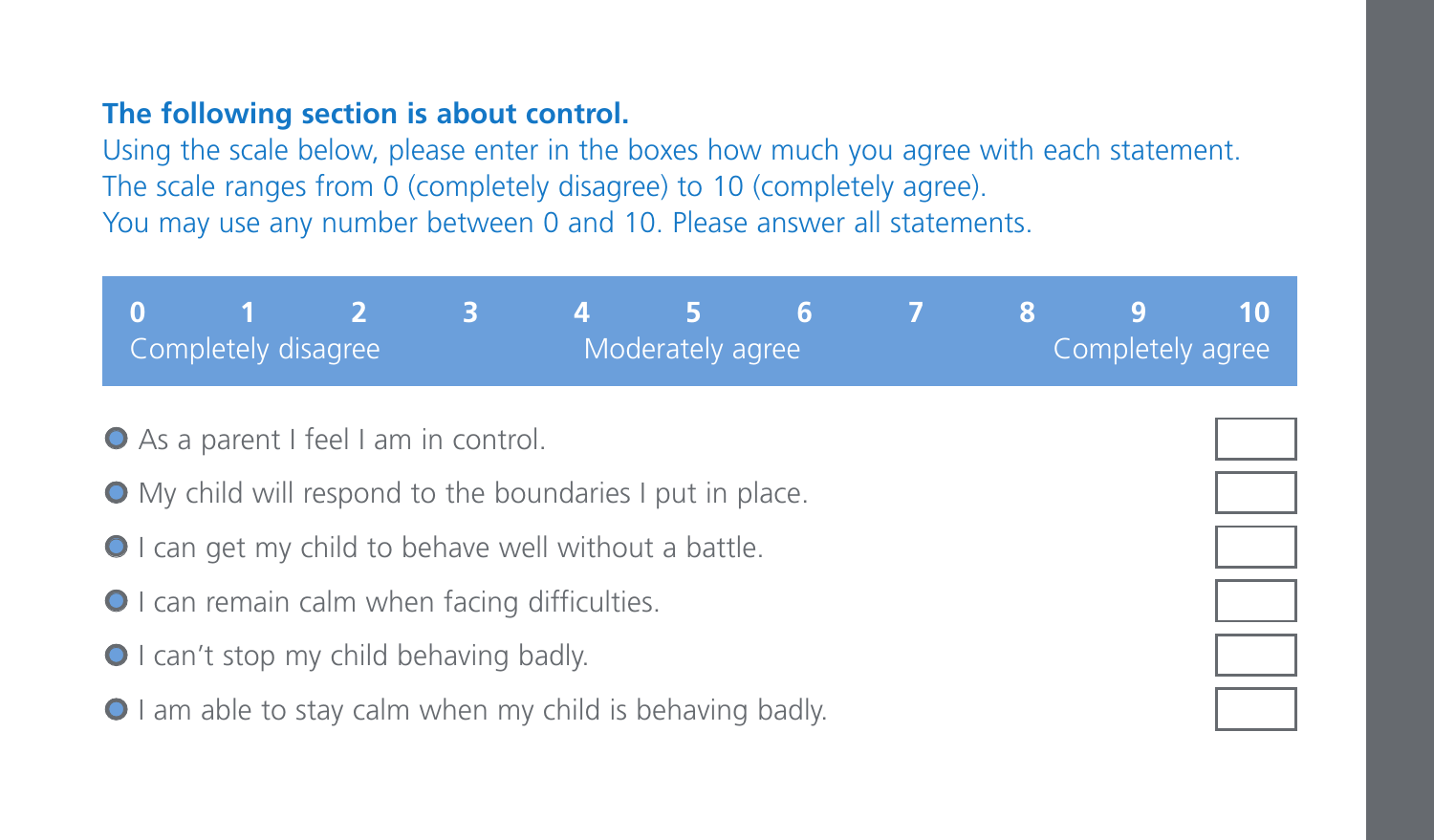#### **The following section is about discipline and setting boundaries.**

|                                                            | $\overline{\mathbf{3}}$<br>$\overline{\phantom{a}}$<br><b>g</b><br>10<br>0<br>6<br>8<br>Completely disagree<br>Moderately agree<br>Completely agree |  |  |  |  |  |  |  |  |  |  |
|------------------------------------------------------------|-----------------------------------------------------------------------------------------------------------------------------------------------------|--|--|--|--|--|--|--|--|--|--|
| ● Setting limits and boundaries is easy for me.            |                                                                                                                                                     |  |  |  |  |  |  |  |  |  |  |
| I am able to stick to the rules I set for my child.        |                                                                                                                                                     |  |  |  |  |  |  |  |  |  |  |
|                                                            | O I am able to reason with my child.                                                                                                                |  |  |  |  |  |  |  |  |  |  |
| ● I can find ways to avoid conflict.                       |                                                                                                                                                     |  |  |  |  |  |  |  |  |  |  |
| ● I am consistent in the way I use discipline.             |                                                                                                                                                     |  |  |  |  |  |  |  |  |  |  |
| ● I am able to discipline my child without feeling quilty. |                                                                                                                                                     |  |  |  |  |  |  |  |  |  |  |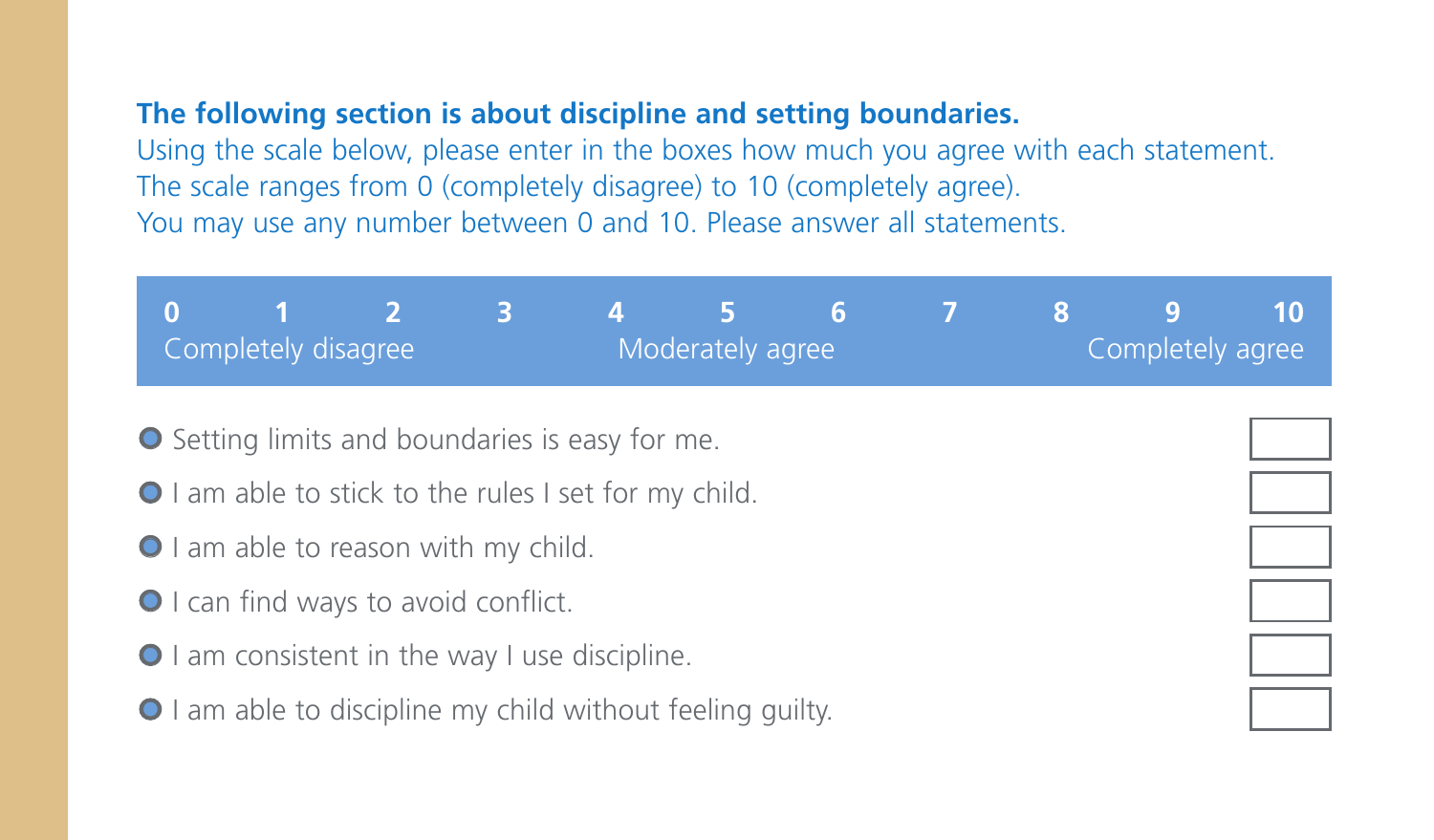#### **The following section is about pressures.**

Using the scale below, please enter in the boxes how much you agree with each statement. The scale ranges from 0 (completely disagree) to 10 (completely agree). You may use any number between 0 and 10. Please answer all statements.

|                     | - 1 - 2 - 3 - 4 - 5 - 6 - 7 - 8 - 9 - 10 - |  |                  |                  |  |  |  |
|---------------------|--------------------------------------------|--|------------------|------------------|--|--|--|
| Completely disagree |                                            |  | Moderately agree | Completely agree |  |  |  |

0 It is difficult to cope with other people's expectations of me as a parent.

- 0 I am not able to assert myself when other people tell me what to do with my child.
- 0 Listening to other people's advice makes it hard for me to decide what to do.
- 0 I can say 'no' to other people if I don't agree with them.
- 0 I can ignore pressure from other people to do things their way.
- 0 I do not feel a need to compare myself to other parents.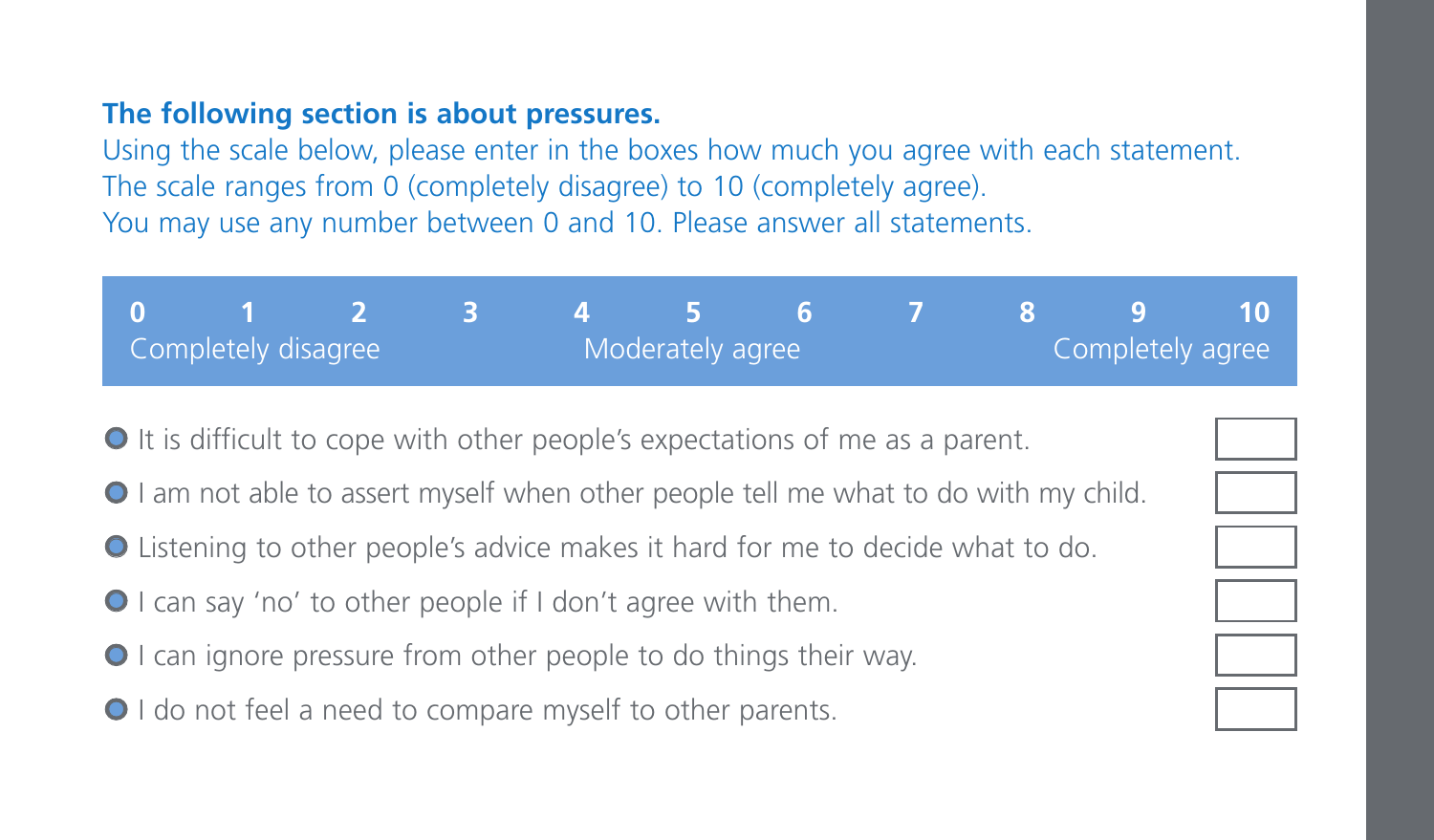#### **The following section is about self-acceptance.**

| $\overline{\mathcal{L}}$<br>$\Omega$<br>n<br>Completely disagree   | $\overline{\mathbf{3}}$ |  | Moderately agree | 6 |  | 8 | 9<br>Completely agree | 10 |  |  |  |
|--------------------------------------------------------------------|-------------------------|--|------------------|---|--|---|-----------------------|----|--|--|--|
| O I know I am a good enough parent.                                |                         |  |                  |   |  |   |                       |    |  |  |  |
| O I manage the pressures of parenting as well as other parents do. |                         |  |                  |   |  |   |                       |    |  |  |  |
| I am not doing that well as a parent.                              |                         |  |                  |   |  |   |                       |    |  |  |  |
| ● As a parent I can take most things in my stride.                 |                         |  |                  |   |  |   |                       |    |  |  |  |
| O I can be strong for my child.                                    |                         |  |                  |   |  |   |                       |    |  |  |  |
| O My child feels safe around me.                                   |                         |  |                  |   |  |   |                       |    |  |  |  |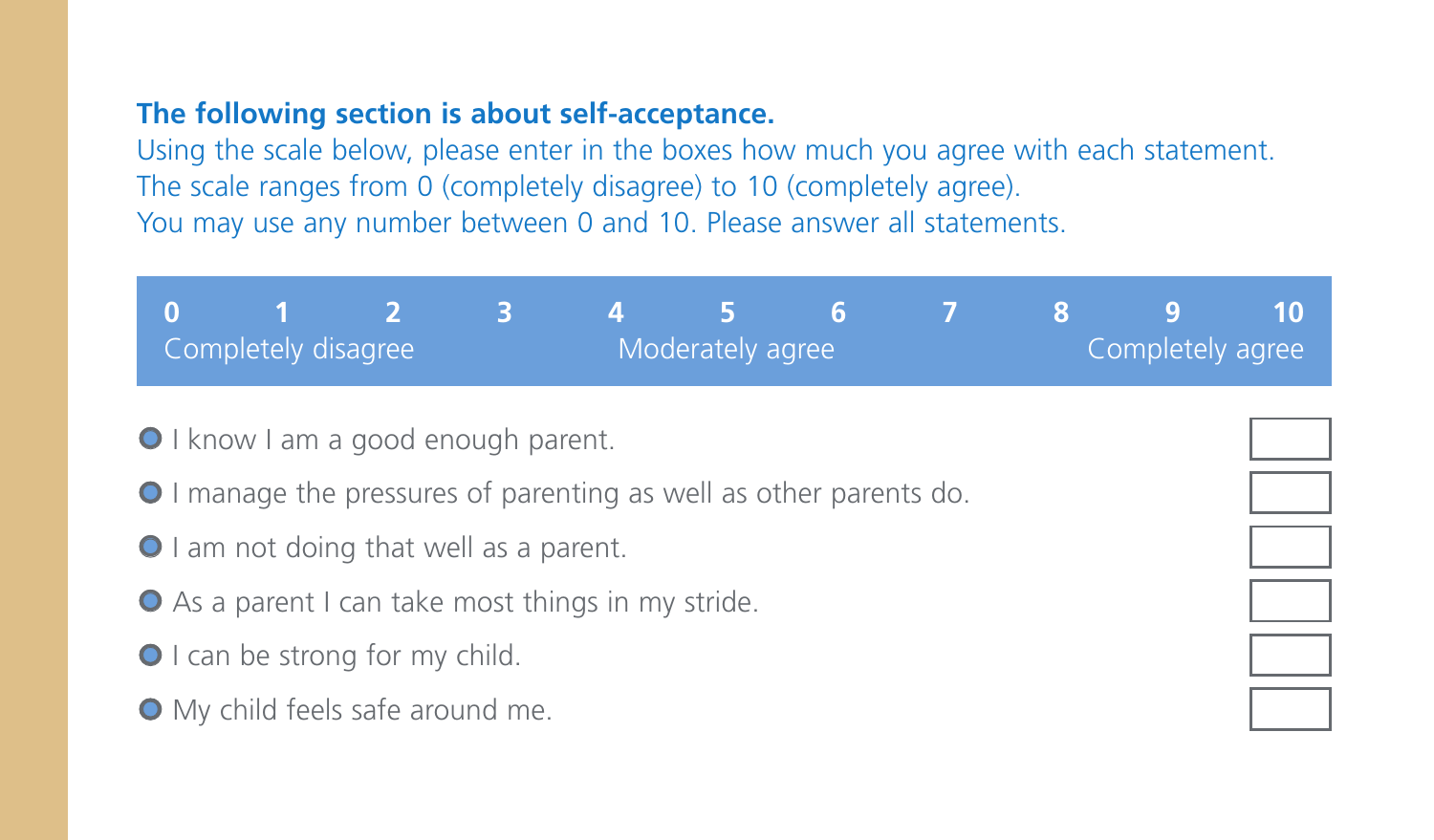## **The following section is about learning and knowledge.**

|                                                                         | $\Omega$<br>1<br>Completely disagree                             | $\overline{2}$ | $\overline{\mathbf{3}}$ | 4 | $5 -$<br>Moderately agree | 6 | $\mathcal{I}$ | 8 | 9<br>Completely agree | 10 |
|-------------------------------------------------------------------------|------------------------------------------------------------------|----------------|-------------------------|---|---------------------------|---|---------------|---|-----------------------|----|
|                                                                         | ● I am able to recognise developmental changes in my child.      |                |                         |   |                           |   |               |   |                       |    |
|                                                                         | ● I can share ideas with other parents.                          |                |                         |   |                           |   |               |   |                       |    |
|                                                                         | I am able to learn and use new ways of dealing with my child.    |                |                         |   |                           |   |               |   |                       |    |
| ● I am able to make the changes needed to improve my child's behaviour. |                                                                  |                |                         |   |                           |   |               |   |                       |    |
| ● I can overcome most problems with a bit of advice.                    |                                                                  |                |                         |   |                           |   |               |   |                       |    |
|                                                                         | • Knowing that other people have similar difficulties with their |                |                         |   |                           |   |               |   |                       |    |
|                                                                         | children makes it easier for me.                                 |                |                         |   |                           |   |               |   |                       |    |